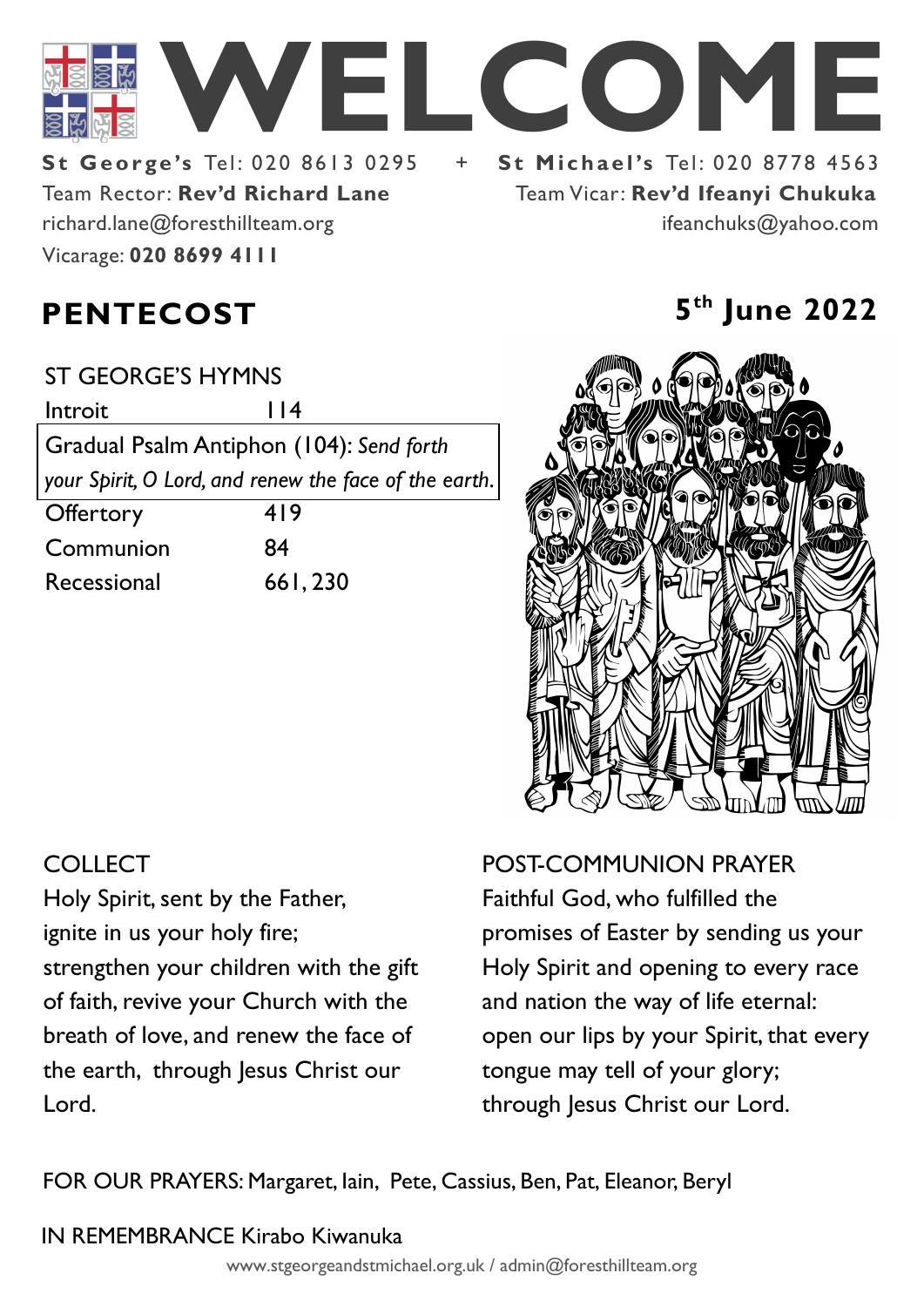#### YOUNG SERVERS

If you are 8 years old or older, you're invited to become a junior server at St George's. If you'd like to join in, have a word with Richard.

#### ೧೪೧

A CZECH CHORAL CONCERT Midsummer Opera will be presenting some Czech choral music including Dvořák's Mass in D, Op. 86. It takes place on **Saturday 25 June** at St Alfege Church in Greenwich (SE10 9BJ. More details on the poster in the lobby.

೧೪೧

#### WALSINGHAM PILGRIMAGE 4-6 **NOVEMBER**

The total cost this year is £200 per person. We will meet at St George's at 9.30am on Friday 4th and return about 7.30pm on Sunday 6th.

To book a place, please ask Pat Russell for a form which should be completed and returned to her with a deposit of £30. We hope you will join us this year.

## **EVENTS THIS WEEK**

*Monday 6 June*

Church: 18:45 - Meditation group Studio: 19:00 - 20:30 - Guides

#### *Tuesday 7 June*

Church: 09:30- Morning prayer Church: 10:30 - Eucharist Hall: 18:00-19:30 - Brownies Studio: 18:20-19:35 -Yoga class

#### *Wednesday 8 June*

Studio: 19:30-20:30 - Yoga class Hall: 18:00 - Cubs, 20:00 - Scouts Church:19:00-21:00 New Life

# *Thursday 9 June*

Chapel 18:30 - Eucharist service

*Friday 10 June* Church:19:00-21:00 New Life

S*aturday 11 June* Church: 09:30 - Morning Prayer Studio: 11:00-12:00 -Yoga class

*Sunday 12 June* Church: 10:00 - Eucharist Studio: 14:00 - 17:00 - Outside group

## **UPCOMING EVENTS**

S*aturday 25 June* **St Alfege Church 19:30 - Czech Choral Concert** *4 - 6 November* 

#### **Walsingham**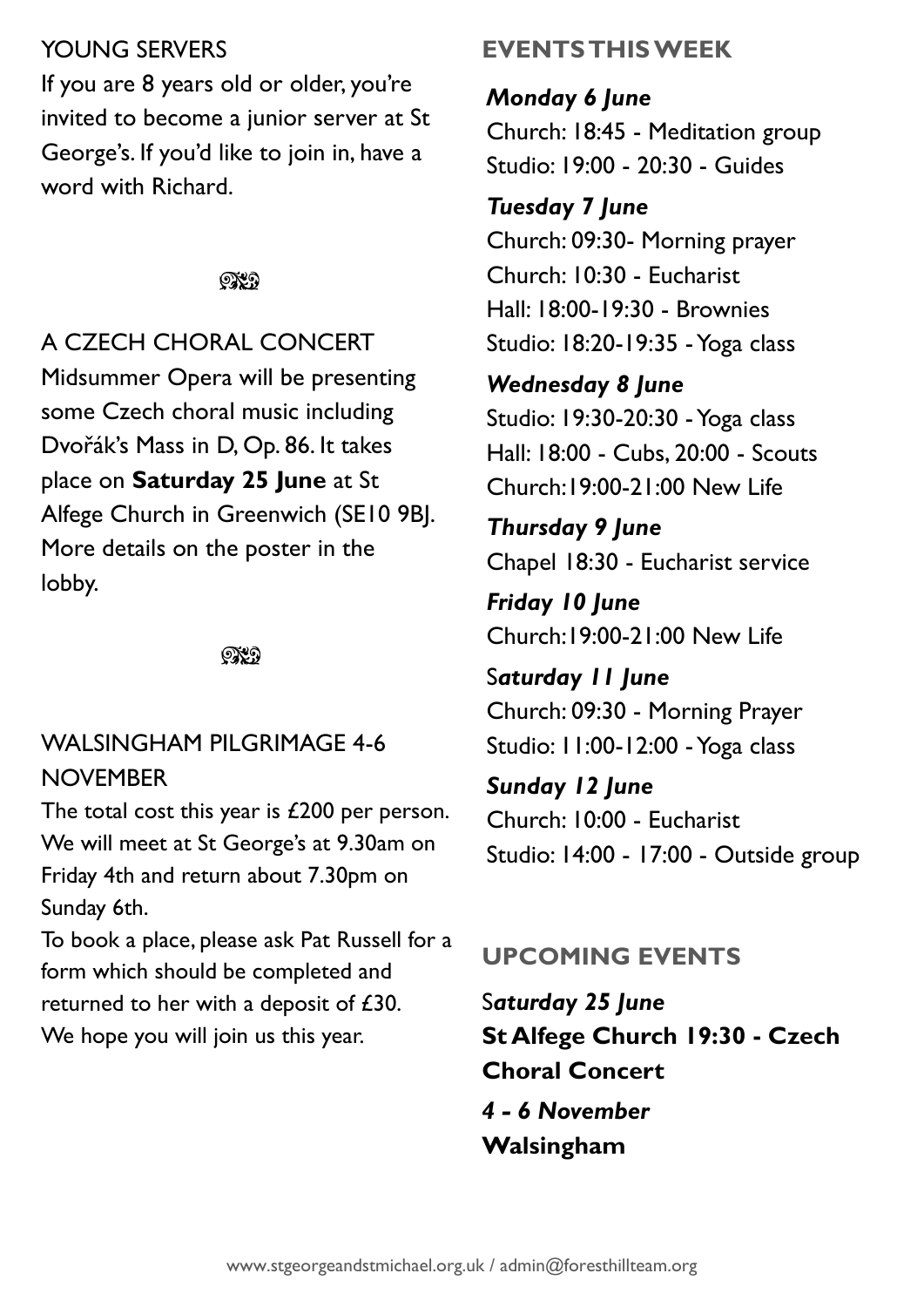# LEWISHAM FOOD BANK

The food bank are in need of food donations. At the time of printing they need:

- UHT MILK (SEMI SKIMMED OR FULL FAT - NOT SKIMMED)
- LONG-LIFE JUICE
- CEREAL
- TINNED TOMATOES
- TINNED SWEETCORN
- TINNED PULSES
- TINNED FISH
- TINNED FRUIT
- TINNED RICE PUDDING
- BISCUITS
- RICE
- COOKING OIL
- **PASTA SAUCE**
- TEA BAGS
- HALAL/GLUTEN FREE ITEMS
- VEGETARIAN MEALS (NON PERISHABLE)
- LOW/REDUCED SUGAR CEREAL
- NO ADDED SUGAR TINNED FRUIT
- **SHOWER GEL**
- TOILET ROLLS
- SANITARY TOWELS
- NAPPIES (LARGER SIZES)
- BABY WIPES
- WASHING UP LIQUID
- **STRONG CARRIER BAGS**

Delivery address:

Hope Centre

118 Malham Road

London SE23 1AN

Delivery times: Mon – Fri: 9 am – 3 pm. Please call on **07828 326749** to check before arranging a delivery time. Thank you!

 $Q\chi$